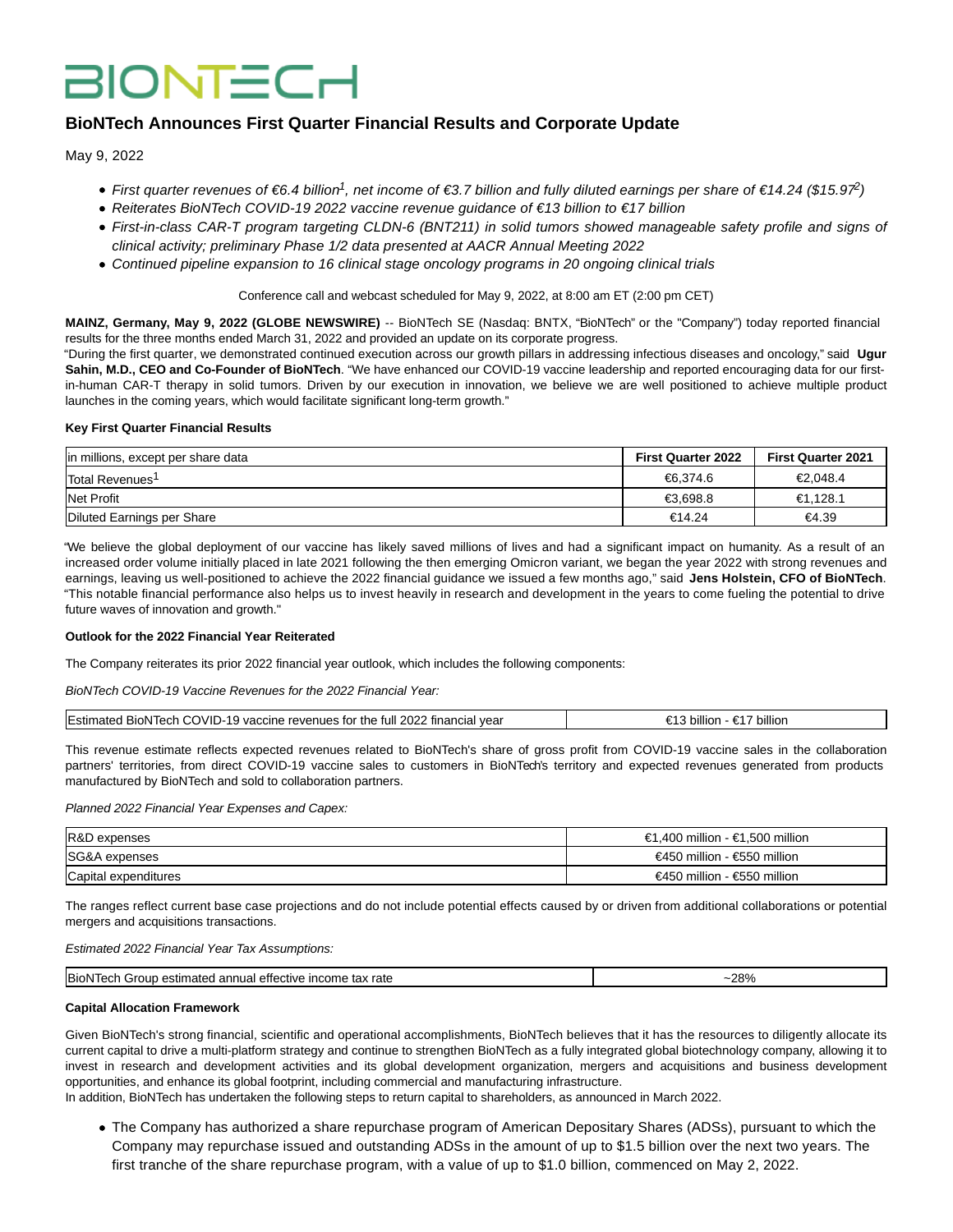The Management Board and Supervisory Board have proposed a special cash dividend of €2.00 per ordinary share (including those held in the form of ADSs), which corresponds to an aggregate of approximately €486.0 million, based on the number of ordinary shares and ADSs outstanding as of April 30, 2022, pending approval at the Annual General Meeting to be held in June 2022, which the Company expects to serve as the record date for the dividend.

# **Detailed First Quarter Financial Results**

Revenues: Total revenues reported were €6,374.6 million<sup>1</sup> for the three months ended March 31, 2022, compared to €2,048.4 million<sup>1</sup> for the comparative prior year period. The increase was mainly due to increased commercial revenues from the supply and sales of the Company's COVID-19 vaccine worldwide.

Under the collaboration agreements, territories have been allocated between BioNTech, Pfizer and Fosun Pharma based on marketing and distribution rights. During the three months ended March 31, 2022, BioNTech's commercial revenues included €4,586.9 million<sup>1</sup> gross profit share (€1,504.7 million<sup>1</sup> gross profit share and €247.2 million<sup>1</sup> sales milestones during the comparative prior year period). BioNTech's share of the collaboration partners' gross profit is based on COVID-19 vaccine sales in Pfizer's and Fosun Pharma's territories and represents a net figure. In addition, during the three months ended March 31, 2022, BioNTech recognized €1,163.1 million of direct COVID-19 vaccine sales to customers in BioNTech's territory, Germany and Turkey, as well as €603.2 million sales of products manufactured by BioNTech for its collaboration partners (€199.8 million and €63.9 million, respectively during the comparative prior year period).

- Cost of Sales: Cost of sales was €1,294.1 million for the three months ended March 31, 2022, compared to €233.1 million for the comparative prior year period. The increase in cost of sales resulted mainly from the recognition of costs related to BioNTech's COVID-19 vaccine revenues which included the share of gross profit owed to its collaboration partner Pfizer. This increase in cost of sales is additionally attributed to expenses arising from inventory write-offs and for production capacities derived from contracts with Contract Manufacturing Organizations.
- Research and Development Expenses: Research and development expenses were €285.8 million for the three months ended March 31, 2022, compared to €216.2 million for the comparative prior year period. The increase was mainly due to recognizing costs related to the production of pre-launch Omicron vaccine products as research and development expenses in the period incurred and an increase in headcount. The increase was partly offset by lower research and development expenses related to the Company's COVID-19 vaccine program as compared to the prior year period.
- General and Administrative Expenses: General and administrative expenses were €90.8 million for the three months ended March 31, 2022, compared to €38.9 million for the comparative prior year period. The increase was mainly due to increased expenses for purchased management consulting and legal services as well as an increase in headcount.
- Income Taxes: Income taxes were accrued in an amount to €1,319.3 million of tax expenses for the three months ended March 31, 2022, compared to €514.2 million of tax income for the comparative prior year period. The derived effective income tax rate for the three months ended March 31, 2022 was 26.3%.
- Net Profit: Net profit was €3,698.8 million for the three months ended March 31, 2022, compared to €1,128.1 million for the comparative prior year period.
- Cash, Cash Deposits and Trade Receivables: As of March 31, 2022, cash and cash equivalents were €6,164.1 million. In addition, trade receivables remained outstanding as of March 31, 2022, mainly due to the contractual settlement of the gross profit share under the COVID-19 collaboration with Pfizer, which has a temporal offset of more than one calendar quarter. As Pfizer's fiscal quarter for subsidiaries outside the United States differs from BioNTech's financial reporting cycle, it creates an additional time lag between the recognition of revenues and the payment receipt. Trade receivables for example include the gross profit share for the fourth quarter of 2021 (as defined by the contract) for which the settlement payment was received subsequent to the end of the reporting period in April 2022. Of the total trade receivables of €12,695.8 million which were outstanding as of March 31, 2022, €5,243.8 million were received in cash by mid-April 2022.
- Shares Outstanding: Shares outstanding as of March 31, 2022, were 243,019,216.

The full interim unaudited condensed consolidated financial statements can be found in BioNTech's Report on Form 6-K, filed today with the SEC and available a[t https://www.sec.gov/.](https://www.globenewswire.com/Tracker?data=MkFAIN-8-R9bWzouzUE9W_r3Ws_xcabhrF_8S7pGy6A6qc6AoxhIcDi1Pg0F_mB6x0KvTezAaCeJL09H4Do_5az-5ta-B2iXANJZk_XT_Bk=)

<sup>1</sup>BioNTech's profit share is estimated based on preliminary data shared between Pfizer and BioNTech as further described in BioNTech's Annual Report on Form 20-F for the year ended December 31, 2021 as well as its Quarterly Report as of and for the three months ended March 31, 2022, filed as an exhibit to BioNTech's Current Report on Form 6-K filed on May 9, 2022. Any changes in the estimated share of the collaboration partner's gross profit will be recognized prospectively.

<sup>2</sup>Calculated applying the average foreign exchange rate for the three months ended March 31, 2022 as published by the German Central Bank (Deutsche Bundesbank).

# **First Quarter 2022 and Subsequent Program Updates**

On March 30, 2022, BioNTech announced its Full Year 2021 Financial Results and Corporate Update as a part of the Annual Report filed on Form 20-F, also highlighting developments between January 1 and March 30, 2022 [\(Link to press release\).](https://www.globenewswire.com/Tracker?data=hIyutIPQVJFEl9OZF8s29GY5y8or9E2vPsGJL_o57o0gj_ZJKpPBFl-WG8WbMUmAi8yF4d02YfBMj_pxqRDvg4pr0J5282V1saZ4adTdKqwsPewM01CFAdPVikfdo_dn4FlMdO-O_F93gmaieOrDCNDstnKcIrLnZ1KfPoiwAY_ajLqMb2QTgR-sabwbs7_EJyXo4EnZncLdTOOKTstTHH91pYgYjnSHr4_JGUfH9Ug=) A summary of these developments as well as details of subsequent developments that occurred after March 30, 2022 is provided in the sections below.

# **COVID-19 Vaccine Program – BNT162**

BNT162b2, the first ever approved mRNA-based product, has paved the way for a new class of medicines. BioNTech and Pfizer continue to execute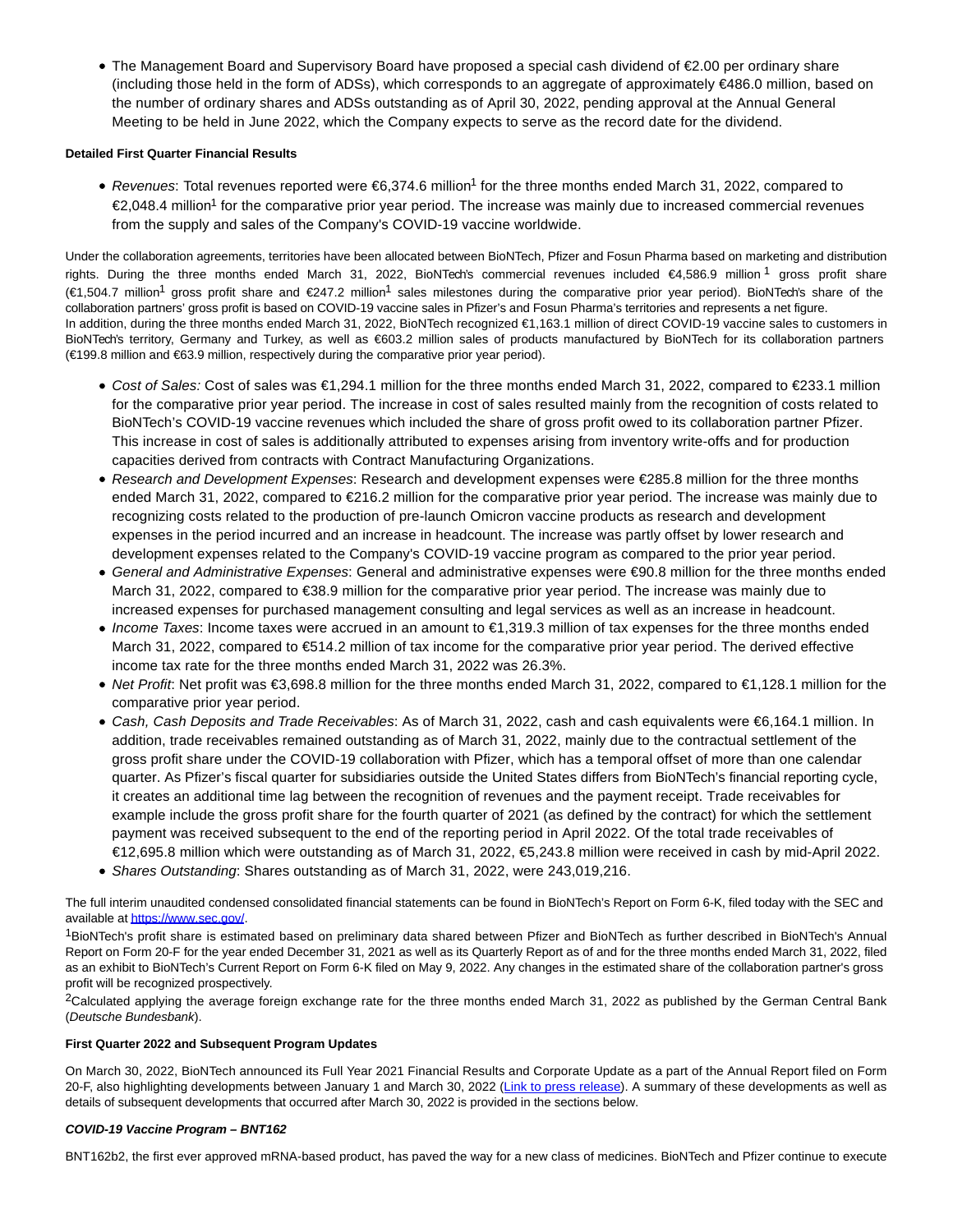on plans for global COVID-19 vaccine leadership with multiple new product launches, including label expansions, pediatric dosage forms, and development of follow-on and next generation vaccine candidates.

#### Commercial updates

In the first quarter of 2022, BioNTech and Pfizer have invoiced approximately 750 million COVID-19 vaccine doses. As of end-April 2022, the Companies have signed orders for approximately 2.4 billion doses in 2022. As part of BioNTech's pledge to equitable access to medicines, the Companies are on track to deliver a total of more than two billion doses of COVID-19 vaccine to low- and middle-income countries by the end of 2022.

#### Manufacturing updates

BioNTech and Pfizer's global COVID-19 vaccine supply chain and manufacturing network includes 20 manufacturing facilities spanning four continents.

In February 2022, BioNTech announced its turnkey manufacturing solution, named "BioNTainer", which is designed to enable scalable mRNA vaccine production in bulk. The novel approach utilizes a modular manufacturing unit made up of state-of-the-art manufacturing containers. BioNTainers are designed and equipped to manufacture a range of mRNA-based vaccines, for example COVID-19 vaccine doses. With their scalable and modular approach, BioNTainers are intended to enable the production of high-quality mRNA vaccine manufacturing worldwide. The establishment of the first modular mRNA manufacturing facility in the African Union is expected to start in the second half of 2022.

#### Clinical development and regulatory updates

BioNTech and Pfizer's COVID-19 vaccine has received multiple regulatory approvals including expansions of authorizations for booster and pediatric vaccinations, and updated storage conditions.

Label expansions achieved in the first quarter of 2022 include approvals in multiple geographies of a booster dose in individuals 12 years and older, which were supported by real-world vaccine efficacy data.

The U.S. Food and Drug Administration (FDA) also expanded the Emergency Use Authorization (EUA) in the first quarter of 2022 to include a second booster (fourth dose) for both individuals aged 50 years and older and individuals aged 12 years and older with certain kinds of immunocompromised conditions, who have previously received a booster of any authorized or approved COVID-19 vaccine.

The Companies are continuing a robust booster development program to address waning efficacy and partial escape variants and to provide continued protection by the vaccine.

Additionally, BioNTech and Pfizer continue to monitor protection offered by BNT162b2 against emerging SARS-CoV-2 variants. BNT162b2 offers a high level of protection against variants of concern, including Alpha, Beta, and Delta, and laboratory results published in Science demonstrated three doses of BNT162b2 neutralize the SARS-CoV-2 Omicron variant.

Real-world data from Israel suggest a fourth dose of BNT162b2 increases immunogenicity and lowers rates of confirmed infections and severe illness in the elderly population. A real-world study conducted by the Israeli Ministry of Health showed that in individuals over 60 years of age, confirmed infection and severe disease after a fourth dose was lower compared to individuals who did not receive a fourth dose (Bar-On YM, et al MedRxiv. Protection by 4th dose of BNT162b2 against Omicron in Israel; February 1, 2022).

BioNTech and Pfizer are evaluating follow-on COVID-19 vaccines, including an Omicron-adapted candidate and bivalent vaccines directed against the Omicron and other strains of SARS-CoV-2, as well as novel next generation vaccine concepts. The studies are part of the ongoing effort to develop next generation COVID-19 vaccines designed to provide a broad protection against emerging variants of concern.

In a recent preprint publication [\(bioRxiv. Omicron breakthrough infection drives cross-variant neutralization and memory B cell formation; April 1, 2022\)](https://www.globenewswire.com/Tracker?data=ytz5w9f6_R4g5NJkd8oDsWAuwPkg2_uS3cRb1tqyJ7tcVriFdYRWQQXQae58iSyh53gPNn-6AE6oMct3hwMmKAB0Dv3LL8wWeHXBkm62NE8Fg-HGwes0bdbloSq9yVr3QXFrgwSc8Mwn3P3lY3Y0D1_RPyZaoRQ8OnBcAsmelrS9b6gJbx9OOeqKCl_r6_fDALMjQe1YG3x387yHscqGnLGD4h70cZiX_4zMtcBB-_mQdxNQN7mic214Tpl_RHAqcE28vFirhxbuYheNke8vgw==) BioNTech showed that Omicron breakthrough infection in BNT162b2 vaccinated individuals results in strong neutralizing activity against both Omicron and previous SARS-CoV-2 variants of concern. In vitro analyses of blood sera samples from individuals double- and triple-vaccinated with BNT162b2 demonstrated that Omicron breakthrough infection mediated a broad B cell recall response, primarily through expanded preformed memory B cells that recognize antigens shared broadly by different variants, rather than inducing new B cells against strictly Omicron-specific antigens. These observations suggest that a vaccine adapted to the Omicron strain spike could similarly reshape the B-cell memory repertoire and be more beneficial than an extended series of boosters with the existing vaccines directed against the ancestral strain.

- In January 2022, BioNTech and Pfizer announced the initiation of clinical trials to evaluate the safety, tolerability, and immunogenicity of an Omicron-adapted vaccine in healthy adults 18 to less than 56 years of age and adults greater than 55 years of age. The study is evaluating approximately 2,150 participants across multiple cohorts examining different regimens of the current COVID-19 vaccine or an Omicron-adapted vaccine in both vaccine experienced and naive subjects. The study also includes cohorts evaluating a bivalent Omicron-adapted vaccine. A data update is now expected in the coming weeks and will be shared with regulatory agencies.
- In February 2022, following a request from the U.S. FDA, BioNTech and Pfizer initiated a rolling submission seeking to amend the EUA to include children six months to less than five years of age in response to the urgent public health need in this population. The Phase 1/2/3 trial for this patient population was designed to evaluate safety, tolerability, and immunogenicity. Following study amendments, BioNTech and Pfizer are evaluating a three-dose regimen of 3 µg per dose in children six months to less than five years of age. The data are now expected in the coming weeks.
- In April 2022, multiple regulatory agencies, including the EMA and U.S. FDA authorized the extension of the shelf-life of the vaccine from nine months to twelve months when stored at -90°C to -60°C.
- In April 2022, BioNTech and Pfizer announced data from a Phase 2/3 clinical trial demonstrating high immune response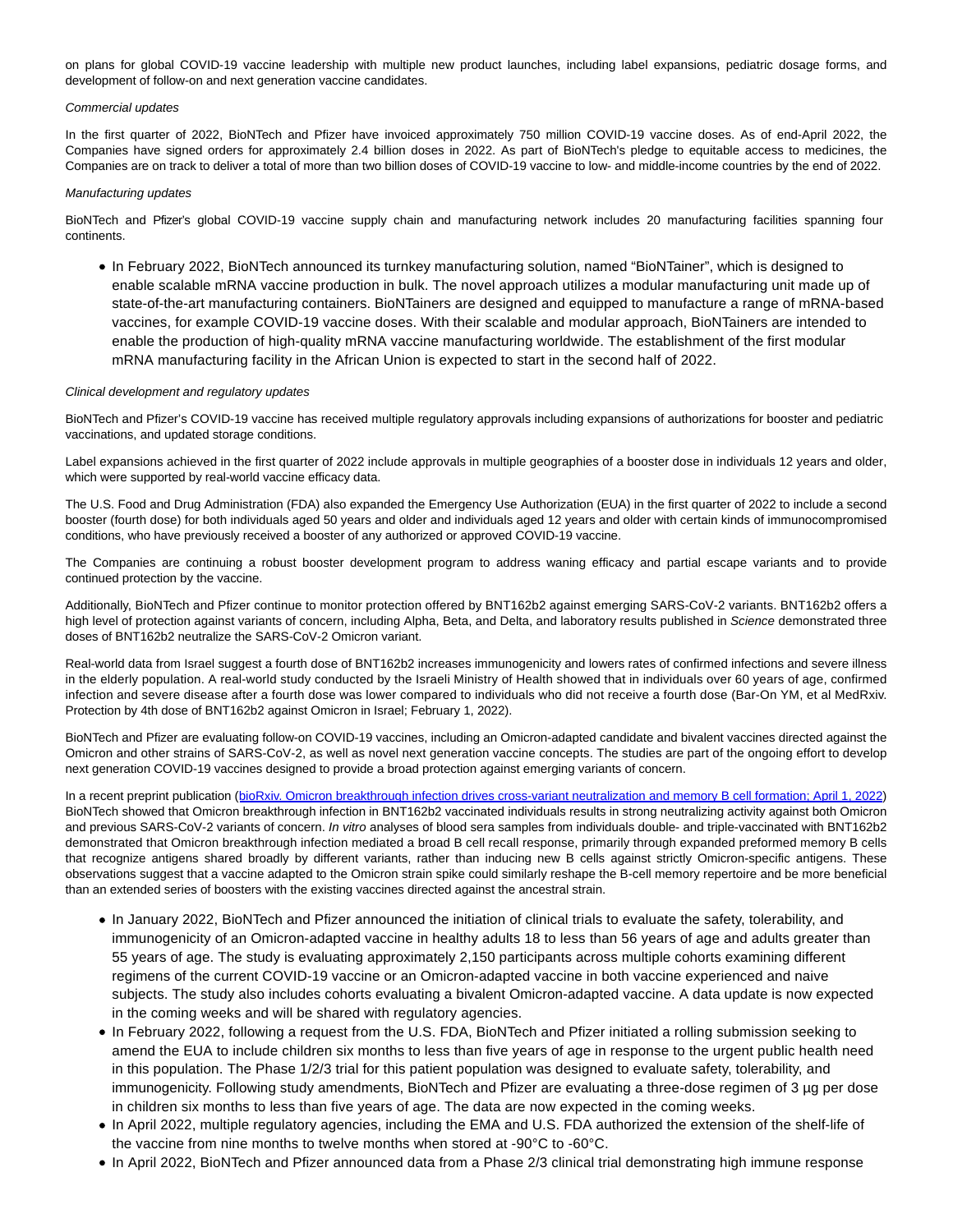following a booster (third) dose of BNT162b2 in 140 healthy children five through 11 years of age. Data demonstrated that a booster dose given approximately six months after the second dose of the 10 µg primary series increased neutralizing antibodies by six-fold against the SARS-CoV-2 wild-type strain compared to levels seen after two doses. Also, data from a subanalysis of 30 sera showed a 36-fold increase in SARS-CoV-2 Omicron neutralizing titers following a booster dose. The vaccine was well tolerated with no new safety signals observed. The Companies submitted these data to U.S. FDA at the end of April 2022. Additional submissions to other regulatory agencies worldwide are ongoing.

• In May 2022, the European Commission approved the reduction of the interval between the primary course and booster vaccination from six months to three months in individuals 12 years of age and older.

### **Additional Infectious Disease Programs**

Prevention and treatment of infectious diseases is a long-term growth pillar for BioNTech, and the Company's objective is to be a leader in mRNA vaccines for infectious diseases. With investments in multiple programs to address diseases with major impact on global population health and on people in lower income countries, the Company is advancing its pipeline of mRNA vaccines and therapeutics to address multiple high-need indications.

BioNTech is on track to initiate four first-in-human clinical trials in the second half of 2022 that include mRNA-based product candidates designed to address shingles (in collaboration with Pfizer), malaria, tuberculosis and herpes simplex virus type 2 (HSV 2).

#### Influenza Vaccine Program

BioNTech is collaborating with Pfizer to develop an influenza vaccine based on the Company's suite of mRNA platforms.

A Phase 1 trial to evaluate BNT161, an mRNA vaccine candidate, is ongoing and a dose-finding study for a self-amplifying RNA (saRNA) vaccine candidate is planned. A data update is expected in 2022.

#### **Oncology**

BioNTech's immuno-oncology strategy is based on pioneering approaches that harness the immune response to treat cancer. BioNTech has multiple clinical stage assets across different therapeutic classes which may have the potential to tackle tumors using complementary strategies, either by targeting tumor cells directly, or by modulating the immune response against the tumor. The Company's oncology pillars include mRNA therapeutic vaccines, CAR-T immunotherapies, cell therapies, individualized neoantigen specific immunotherapies, RiboMabs, next-generation checkpoint immunomodulators, anti-tumor antibodies and small molecules. Many product candidates have the potential to be combined with other pipeline assets or already approved therapies.

This diverse toolkit of different technologies and modes of action has the potential to address a broad range of solid tumors in different disease stages, using both off-the-shelf and individualized approaches. For its antigen-specific immune therapies, BioNTech has assembled libraries of more than 300 proprietary or known shared antigens and has developed predictive algorithms capable of efficiently identifying multiple neoantigens on an individualized basis for any patient.

BioNTech's clinical stage oncology pipeline includes a total of 16 product candidates in 20 ongoing clinical trials including five now in randomized Phase 2 clinical trials: two FixVac programs (BNT111 and BNT113), two indications for the iNeST product candidate autogene cevumeran (BNT122/RO7198457), and the bispecific antibody checkpoint immunomodulator BNT311 (GEN1046). BioNTech's first-in-human trial of the Company's novel CAR-T cell therapy candidate, BNT211, is continuing to show encouraging clinical data, an important proof-point of the Company's scientific innovation engine.

BioNTech expects continued pipeline advancement and expansion, as well as further data readouts from the ongoing trials, in 2022.

#### **mRNA programs**

#### FixVac

BioNTech's off-the-shelf cancer immunotherapy approach, FixVac, leverages the Company's proprietary uridine mRNA (uRNA) backbone that encodes cancer-specific shared antigens for intravenous administration using the proprietary RNA-LPX formulation and is optimized for induction of strong antigen-specific immune responses. FixVac product candidates may be of clinical utility in combination with anti-PD1 in patients with a lower mutational burden tumors, including those who have already experienced checkpoint inhibitor (CPI) therapy.

Two FixVac programs are in ongoing Phase 2 trials: BNT111 in PD1 inhibitor refractory/relapsed melanoma (in collaboration with Regeneron) and BNT113 in HPV16+ PDL1+ head and neck cancer.

BNT116 – The first-in-human clinical trial to evaluate the safety, tolerability and preliminary efficacy of BNT116 is expected to be initiated in the second half of 2022.

In March 2022, BioNTech announced the expansion of its strategic collaboration with Regeneron. Under the agreement, the combination of BNT116 and Libtayo is expected to be advanced into clinical development for the treatment of advanced non-small-cell lung cancer (NSCLC).

#### Individualized neoantigen specific immunotherapy (iNeST)

BioNTech's individualized cancer immunotherapy approach (iNeST) is also based on pharmacologically optimized uridine mRNA (uRNA) backbone delivered in the Company's proprietary RNA-LPX formulation.

BioNTech's lead iNeST product candidate, autogene cevumeran (BNT122), is being developed together with Genentech as part of a co-development and co-commercialization collaboration.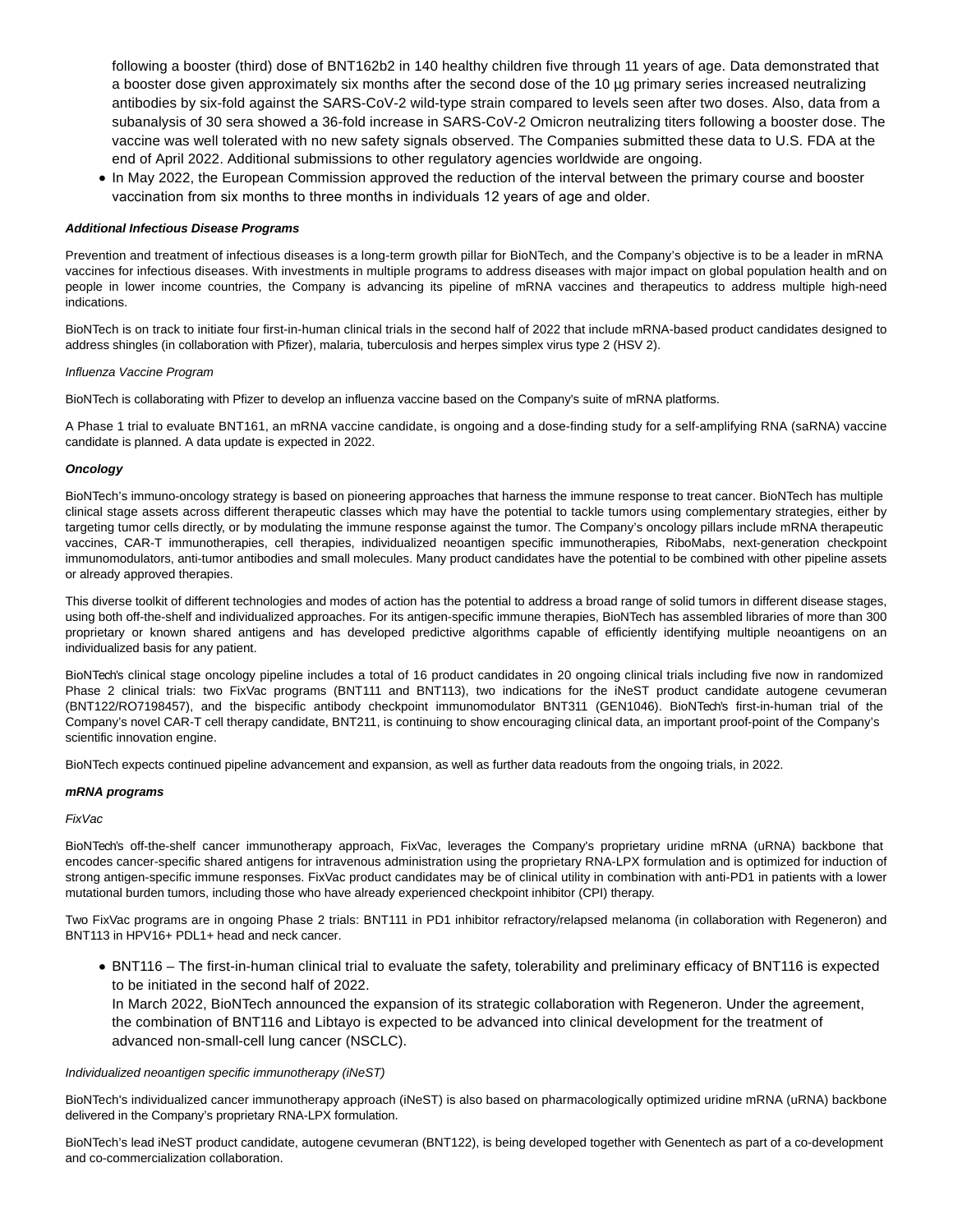Individual mRNA cancer vaccines encode the patient's own tumor mutations, against which neoantigen specific CD4 and CD8 T cell responses are generated in vivo. BioNTech believes this modality is well-suited for use in early-stage cancers and the adjuvant setting.

- A randomized Phase 2 trial of autogene cevumeran in the adjuvant treatment of circulating tumor DNA (ctDNA) positive, surgically resected Stage II (high-risk)/Stage III colorectal cancer is ongoing. The trial is expected to enroll about 200 patients to evaluate the efficacy of autogene cevumeran compared to watchful waiting after surgery and chemotherapy, the current standard of care for these high-risk patients.
- A data update from the ongoing randomized Phase 2 trial of autogene cevumeran combined with pembrolizumab in patients with 1L metastatic melanoma is expected in the second half of 2022.

#### RiboMabs

BioNTech's RiboMab product candidates, BNT141 and BNT142, are designed to encode cancer cell targeting antibodies. These product candidates leverage the Company's proprietary optimized mRNA technology combining nucleoside modifications to minimize immunogenicity with modifications in the mRNA backbone to maximize protein expression. RiboMabs may address the limitations of recombinant antibodies, including avoidance of protein manufacturing challenges and short plasma half-life.

- BNT141 encodes an antibody targeting Claudin-18.2, expressed in high unmet medical need tumors, including multiple epithelial solid tumors, such as gastric and pancreatic cancers. In January 2022, the first participant was dosed in an open-label, multi-site Phase 1/2 dose escalation, safety, and pharmacokinetic trial of BNT141 followed by expansion cohorts in patients with Claudin (CLDN)-18.2-positive tumors.
- BNT142 encodes a bispecific T cell engaging antibody that targets CD3, a T cell receptor component, and Claudin-6 (CLDN6), an oncofetal cell surface antigen found in solid tumors. BioNTech plans to start a Phase 1 clinical trial for BNT142 in the first half of 2022.

# **Cell therapies**

# CAR-T cell immunotherapy

BNT211, BioNTech's first chimeric antigen receptor, or CAR-T cell product candidate, targets CLDN6-positive solid tumors in combination with a CAR-T cell-amplifying RNA-vaccine, or CARVac, encoding CLDN6. CARVac is also based on pharmacologically optimized uridine mRNA (uRNA) backbone delivered in the Company's proprietary RNA-LPX formulation. CLDN-6 CAR-T cells are equipped with a second-generation CAR of high sensitivity and specificity for the tumor-specific carcino-embryonic antigen CLDN6. CARVac drives in vivo expansion of transferred CAR-T cells, increasing their persistence and efficacy. BNT211 is designed to overcome CAR-T cell therapy limitations in patients with solid tumors.

BNT211 – A Phase 1/2 open-label dose escalation and dose expansion trial evaluating BNT211 in patients with CLDN6 positive solid tumors is ongoing.

Data from the ongoing trial were presented at the American Association for Cancer Research (AACR) Conference 2022. The presentation included data from 16 patients who received CLDN6 CAR-T cells at two dose levels alone or combined with CARVac. Tumor indications included testicular cancer (eight patients), ovarian cancer (four patients), endometrial cancer, fallopian tube cancer, sarcoma, and gastric cancer (one patient each).

The preliminary efficacy data showed encouraging signs of clinical activity with a disease control rate of 86% and an overall response rate of 43%. All 16 patients showed robust CAR-T cell engraftment with peak expansion 10 to 17 days after infusion reaching cell frequencies of 10<sup>9</sup> total cell counts or above at the higher dose level. At the first efficacy assessment six weeks post infusion, six of 14 evaluable patients showed a partial response, or PR, and five patients had stable disease, or SD, with shrinkage of target lesions. Responses were seen in four testicular and two ovarian cancer patients. At 12 weeks, four of the six patients with a PR showed deepening and durability of responses with one patient reaching a complete response 18 weeks after infusion. All four testicular cancer patients in the higher dose level had disease control and three of these patients showed objective responses. In addition, one testicular cancer patient showed partial response after infusion of the lowest CAR-T dose level in combination with CARVac. Antitumor activity tended to be higher at the higher CAR-T dose and when combined with the vaccine, with four of five patients in the CARVac combination group showing a partial response.

The results also demonstrated an encouraging safety profile as adverse events and dose limiting toxicities were manageable.

Another data update from the ongoing Phase 1/2 trial is expected in the second half of 2022.

# **Corporate Updates**

A key component of BioNTech's corporate strategy is strengthening the Company's technology platforms, digital capabilities and infrastructure through select strategic partnerships and acquisitions. In the first quarter of 2022, BioNTech entered into several new collaborations and research agreements. These included a collaboration with InstaDeep Ltd. to develop an early warning system for new SARS-CoV-2 variants, a multi-target discovery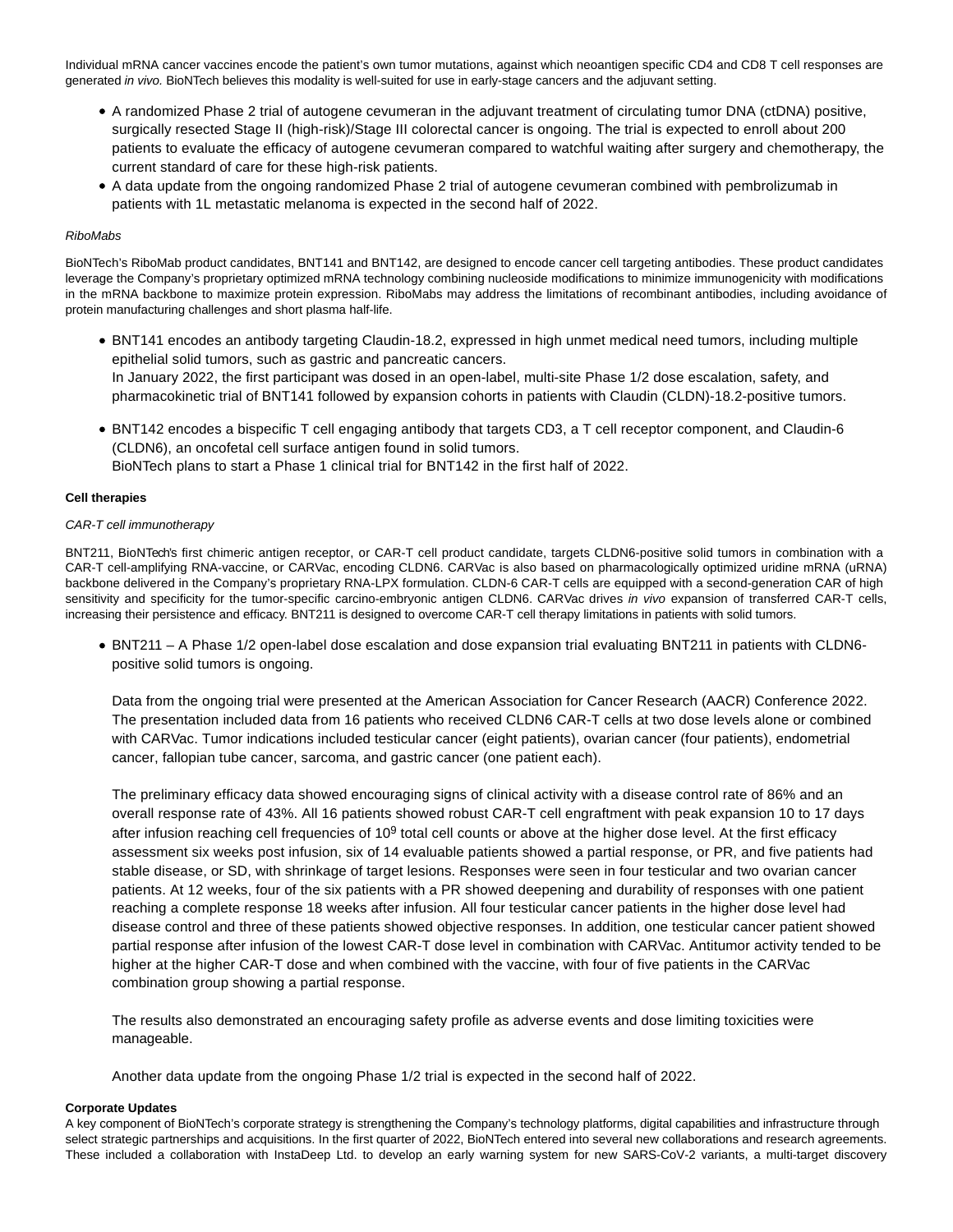collaboration with Crescendo Biologics Ltd., and an asset purchase and option agreement with MediGene AG to develop novel T cell receptor-based immunotherapies against cancer.

- In April 2022, BioNTech was granted a pandemic preparedness contract by the Federal Republic of Germany. The framework agreement is aimed at pandemic preparedness including manufacturing and supply of mRNA vaccines in emergency situations in Germany. Under the preparedness agreement, which has an initial term of five years, BioNTech will reserve and maintain manufacturing capabilities to produce at least 80 million mRNA-based vaccine doses per year.
- In April 2022, BioNTech entered into an exclusive research collaboration with Matinas Biopharma to evaluate the combination of mRNA formats and Matinas' proprietary Lipid Nanocrystal, or LNC, platform technology, including a potential formulation for oral vaccines.

#### **Environmental, Social, and Governance (ESG)**

BioNTech's commitment to social responsibility, responsible governance, environmental and climate protection, respecting human rights, and providing equitable access to medicines is intrinsic to the vision of the Company. This commitment is best demonstrated through the Company's efforts to democratize access to innovative medicines. In addition to the COVID-19 vaccine pledge to low and middle income countries, the Company is also addressing high medical need diseases such as malaria and tuberculosis that are prevalent on the African continent.

At the beginning of April 2022, BioNTech published its second ESG report (Sustainability Report 2021), which can be found in the Investor Relations section of BioNTech's website.

#### **Upcoming Investor and Analyst Events**

- The Annual General Meeting will take place on June 1, 2022.
- BioNTech plans to host a Virtual Capital Markets Day, for analysts and investors on June 29, 2022.

#### **Conference Call and Webcast Information**

BioNTech invites investors and the general public to join a conference call and webcast with investment analysts on the same day at 8.00 a.m. EDT (2.00 p.m. CEST) to report its financial results and provide a corporate update for the first quarter of 2022.

The slide presentation and audio of the webcast will be available via this [link.](https://www.globenewswire.com/Tracker?data=tT503_1v0vXbojQ28Rxpk6mfkXBbYAsvNHw_GFr7PeNLJOUL7mTrxUpnkpTnYpMWng1D7t1Mx_6d4E8eaTEi59lgS_BGE_UmGia1Kr3ZG6c=)

To participate in the conference call, please dial the following numbers ten minutes prior to the start and provide the Conference ID:

| United States international:        | l+1 646 741 3167        |
|-------------------------------------|-------------------------|
| United States domestic (toll-free): | <b>I+1 877 870 9135</b> |
| Germany:                            | +49 (0) 692 2222 625    |
| Conference ID:                      | 3698083                 |

Participants may also access the slides and the webcast of the conference call via the "Events & Presentations" page of the Investor Relations section of the Company's website at [https://biontech.de/.](https://www.globenewswire.com/Tracker?data=MkFAIN-8-R9bWzouzUE9W73Ta58qN9MECLGcsP2TFYaoS_-WGHySt3juAzOW48vL7BX4DVWc8X8v7JyVCfZY1bNwdqfuaRWMq14X9E6jloQ=) A replay of the webcast will be available shortly after the conclusion of the call and archived on the Company's website for 30 days following the call.

#### **About BioNTech**

Biopharmaceutical New Technologies (BioNTech) is a next generation immunotherapy company pioneering novel therapies for cancer and other serious diseases. The Company exploits a wide array of computational discovery and therapeutic drug platforms for the rapid development of novel biopharmaceuticals. Its broad portfolio of oncology product candidates includes individualized and off-the-shelf mRNA-based therapies, innovative chimeric antigen receptor T cells, bispecific checkpoint immuno-modulators, targeted cancer antibodies and small molecules. Based on its deep expertise in mRNA vaccine development and in-house manufacturing capabilities, BioNTech and its collaborators are developing multiple mRNA vaccine candidates for a range of infectious diseases alongside its diverse oncology pipeline. BioNTech has established a broad set of relationships with multiple global pharmaceutical collaborators, including Genmab, Sanofi, Genentech, a member of the Roche Group, Regeneron, Genevant, Fosun Pharma and Pfizer.

For more information, please visit www.BioNTech.de

#### **Forward-Looking Statements**

This press release contains forward-looking statements within the meaning of the Private Securities Litigation Reform Act of 1995, as amended, including, but not limited to, statements concerning: BioNTech's expected revenues and net profit related to sales of BioNTech's COVID-19 vaccine, referred to as COMIRNATY® where approved for use under full or conditional marketing authorization, in territories controlled by BioNTech's collaboration partners, particularly for those figures that are derived from preliminary estimates provided by BioNTech's partners; BioNTech's pricing and coverage negotiations with governmental authorities, private health insurers and other third-party payors after BioNTech's initial sales to national governments; the future commercial demand and medical need for initial or booster doses of a COVID-19 vaccine; competition from other COVID-19 vaccines or related to BioNTech's other product candidates, including those with different mechanisms of action and different manufacturing and distribution constraints, on the basis of, among other things, efficacy, cost, convenience of storage and distribution, breadth of approved use, side-effect profile and durability of immune response; the rate and degree of market acceptance of BioNTech's COVID-19 vaccine and, if approved, BioNTech's investigational medicines; the initiation, timing, progress, results, and cost of BioNTech's research and development programs and BioNTech's current and future preclinical studies and clinical trials, including statements regarding the timing of initiation and completion of studies or trials and related preparatory work, the period during which the results of the trials will become available and BioNTech's research and development programs; the timing of and BioNTech's ability to obtain and maintain regulatory approval for BioNTech's product candidates; the collaboration between BioNTech and Pfizer to develop and market a COVID-19 vaccine (including a potential booster dose of BNT162b2 and/or a potential booster dose of a variation of BNT162b2 having a modified mRNA sequence); the ability of BNT162b2 to prevent COVID-19 caused by emerging virus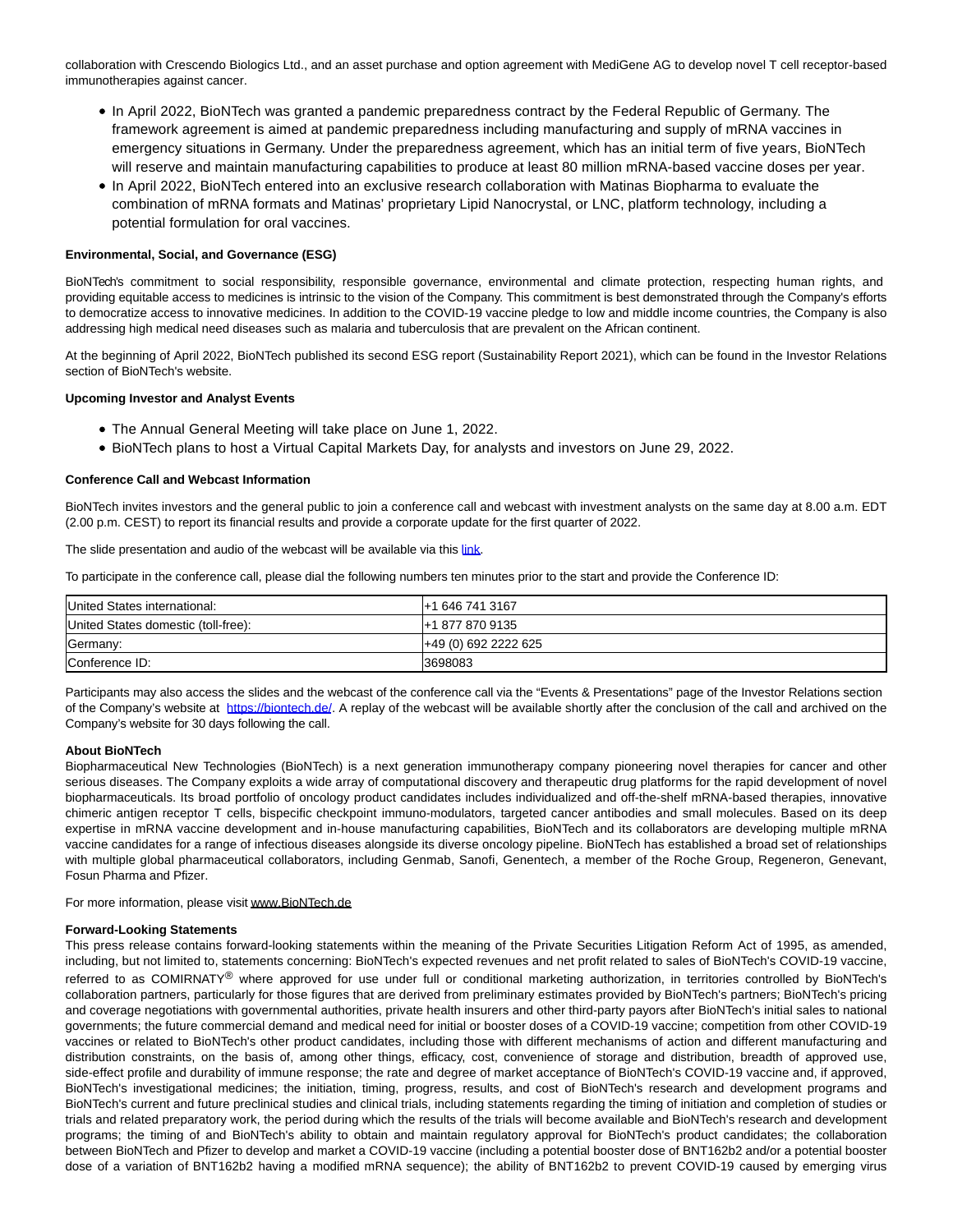variants; BioNTech's ability to identify research opportunities and discover and develop investigational medicines; the ability and willingness of BioNTech's third-party collaborators to continue research and development activities relating to BioNTech's development candidates and investigational medicines; the impact of the COVID-19 pandemic on BioNTech's development programs, supply chain, collaborators and financial performance; unforeseen safety issues and claims for personal injury or death arising from the use of BioNTech's COVID-19 vaccine and other products and product candidates developed or manufactured by us; BioNTech's ability to progress BioNTech's Malaria, Tuberculosis and HIV programs, including timing for selecting clinical candidates for these programs and the commencement of a clinical trial, as well as any data readouts; the development of sustainable vaccine production and supply solutions on the African continent and the nature and feasibility of these solutions; BioNTech's estimates of vaccine revenues, and projections of estimated research and development expenses, selling, general and administrative expenses, capital expenditures, and income taxes; BioNTech's ability and that of BioNTech's collaborators to commercialize and market BioNTech's product candidates, if approved, including BioNTech's COVID-19 vaccine; BioNTech's ability to manage BioNTech's development and expansion; regulatory developments in the United States and foreign countries; BioNTech's ability to effectively scale BioNTech's production capabilities and manufacture BioNTech's products, including BioNTech's target COVID-19 vaccine production levels, and BioNTech's product candidates; and other factors not known to BioNTech at this time. In some cases, forward-looking statements can be identified by terminology such as "will," "may," "should," "expects," "intends," "plans," "aims," "anticipates," "believes," "estimates," "predicts," "potential," "continue," or the negative of these terms or other comparable terminology, although not all forward-looking statements contain these words. The forward-looking statements in this press release are neither promises nor guarantees, and you should not place undue reliance on these forward-looking statements because they involve known and unknown risks, uncertainties, and other factors, many of which are beyond BioNTech's control and which could cause actual results to differ materially from those expressed or implied by these forward-looking statements. You should review the risks and uncertainties described under the heading "Risk Factors" in BioNTech's quarterly report on Form 6-K for the quarter ended March 31, 2022 and in subsequent filings made by BioNTech with the SEC, which are available on the SEC's website at https://www.sec.gov/. Except as required by law, BioNTech disclaims any intention or responsibility for updating or revising any forward-looking statements contained in this press release in the event of new information, future developments or otherwise. These forward-looking statements are based on BioNTech's current expectations and speak only as of the date hereof.

# **Investor Relations**

Sylke Maas, Ph.D. VP Investor Relations & Strategy Tel: +49 (0)6131 9084 1074 E-mail: Investors@biontech.de

# **Media Relations**

Jasmina Alatovic Senior Director Global External Communications Tel: +49 (0)6131 9084 1513 or +49 (0)151 1978 1385 E-mail: Media@biontech.de

#### **Interim Consolidated Statements of Profit or Loss**

|                                         |             | Three months ended<br>March 31, |  |  |
|-----------------------------------------|-------------|---------------------------------|--|--|
|                                         | 2022        | 2021                            |  |  |
| (in millions, except per share data)    | (unaudited) | (unaudited)                     |  |  |
| Revenues                                |             |                                 |  |  |
| Research & development revenues         | 12.4        | 20.9                            |  |  |
| Commercial revenues                     | 6,362.2     | 2,027.5                         |  |  |
| <b>Total revenues</b>                   | €6,374.6    | €2,048.4                        |  |  |
| Cost of sales                           | (1,294.1)   | (233.1)                         |  |  |
| Research and development expenses       | (285.8)     | (216.2)                         |  |  |
| Sales and marketing expenses            | (14.3)      | (8.7)                           |  |  |
| General and administrative expenses     | (90.8)      | (38.9)                          |  |  |
| Other operating expenses                | (71.6)      | (0.6)                           |  |  |
| Other operating income                  | 134.7       | 111.3                           |  |  |
| <b>Operating income</b>                 | €4,752.7    | €1,662.2                        |  |  |
| Finance income                          | 272.1       | 24.8                            |  |  |
| Finance expenses                        | (6.7)       | (44.7)                          |  |  |
| Profit before tax                       | €5,018.1    | €1,642.3                        |  |  |
| Income taxes                            | (1,319.3)   | (514.2)                         |  |  |
| Profit for the period                   | €3,698.8    | €1,128.1                        |  |  |
| Earnings per share                      |             |                                 |  |  |
| Basic profit for the period per share   | €15.13      | €4.64                           |  |  |
| Diluted profit for the period per share | €14.24      | €4.39                           |  |  |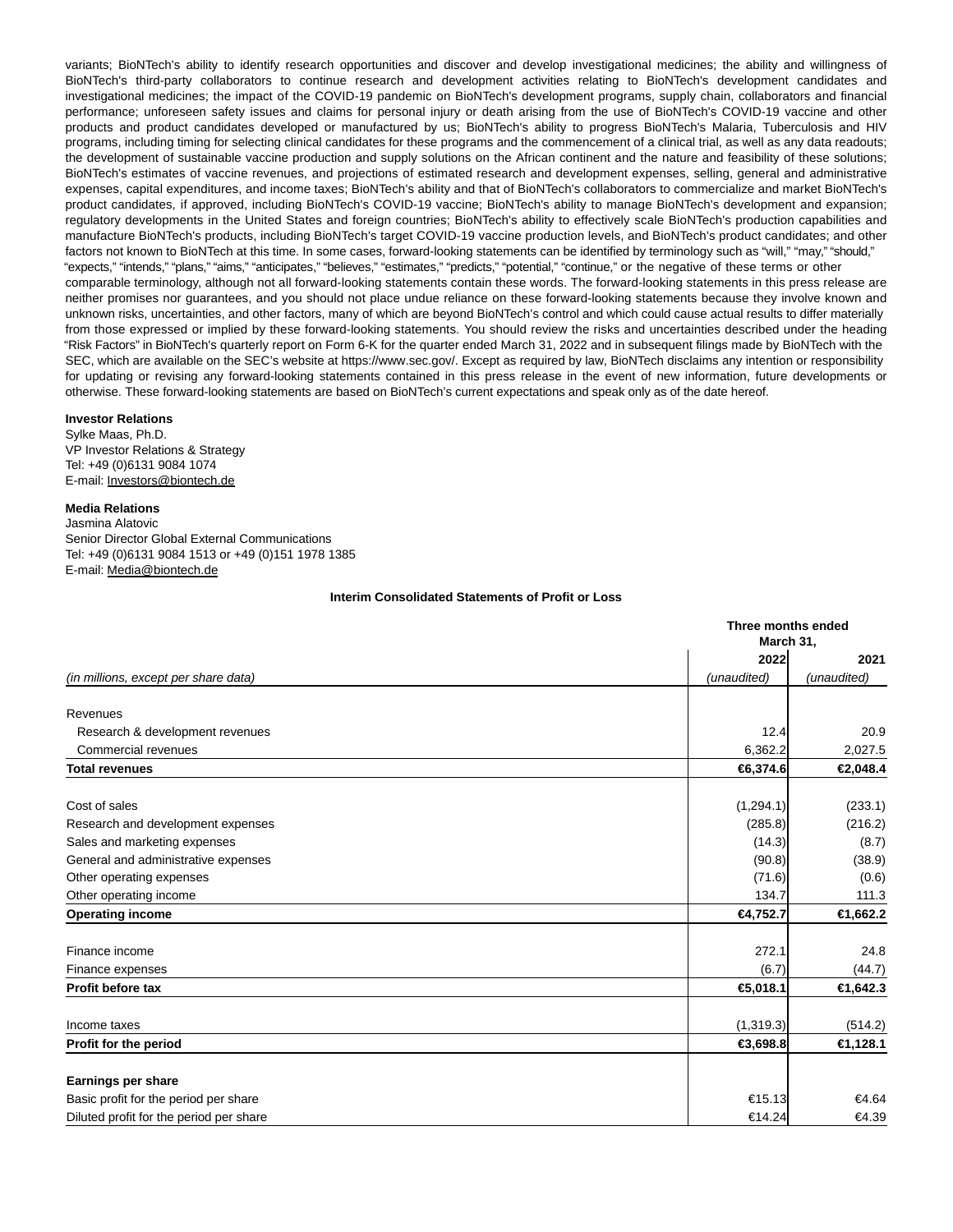# **Interim Consolidated Statements of Financial Position**

|                                      | March 31,   | December 31, |
|--------------------------------------|-------------|--------------|
| (in millions)                        | 2022        | 2021         |
| Assets                               | (unaudited) |              |
| <b>Non-current assets</b>            |             |              |
| Intangible assets                    | €216.0      | €202.4       |
| Property, plant and equipment        | 358.3       | 322.5        |
| Right-of-use assets                  | 198.6       | 197.9        |
| Other financial assets               | 48.4        | 21.3         |
| Other assets                         | 0.8         | 0.8          |
| Deferred expenses                    | 11.4        | 13.6         |
| <b>Total non-current assets</b>      | €833.5      | €758.5       |
| <b>Current assets</b>                |             |              |
| Inventories                          | 459.3       | 502.5        |
| Trade and other receivables          | 12,695.8    | 12,381.7     |
| Other financial assets               | 0.9         | 381.6        |
| Other assets                         | 64.9        | 64.9         |
| Income tax assets                    | 0.4         | 0.4          |
| Deferred expenses                    | 80.7        | 48.5         |
| Cash and cash equivalents            | 6,164.1     | 1,692.7      |
| <b>Total current assets</b>          | €19,466.1   | €15,072.3    |
| <b>Total assets</b>                  | €20,299.6   | €15,830.8    |
| <b>Equity and liabilities</b>        |             |              |
| <b>Equity</b>                        |             |              |
| Share capital                        | 246.8       | 246.3        |
| Capital reserve                      | 1,976.3     | 1,674.4      |
| <b>Treasury shares</b>               | (3.8)       | (3.8)        |
| Retained earnings                    | 13,581.7    | 9,882.9      |
| Other reserves                       | 109.7       | 93.9         |
| <b>Total equity</b>                  | €15,910.7   | €11,893.7    |
| <b>Non-current liabilities</b>       |             |              |
| Loans and borrowings                 | 155.4       | 171.6        |
| Other financial liabilities          | 6.1         | 6.1          |
| Income tax liabilities               | 4.4         | 4.4          |
| Provisions                           | 240.0       | 184.9        |
| <b>Contract liabilities</b>          | 66.4        | 9.0          |
| Other liabilities                    | 11.2        | 12.8         |
| Deferred tax liabilities             | 50.9        | 66.7         |
| <b>Total non-current liabilities</b> | €534.4      | €455.5       |
| <b>Current liabilities</b>           |             |              |
| Loans and borrowings                 | 30.6        | 129.9        |
| Trade payables                       | 123.7       | 160.0        |
| Other financial liabilities          | 1,381.9     | 1,190.4      |
| Government grants                    | 3.0         | 3.0          |
| <b>Refund liabilities</b>            | 90.0        | 90.0         |
| Income tax liabilities               | 1,614.0     | 1,568.9      |
| Provisions                           | 339.2       | 110.2        |
| <b>Contract liabilities</b>          | 192.0       | 186.1        |
| <b>Other liabilities</b>             | 80.1        | 43.1         |
| <b>Total current liabilities</b>     | €3,854.5    | €3,481.6     |
| <b>Total liabilities</b>             | €4,388.9    | €3,937.1     |
| <b>Total equity and liabilities</b>  | €20,299.6   | €15,830.8    |

**Interim Consolidated Statements of Cash Flows**